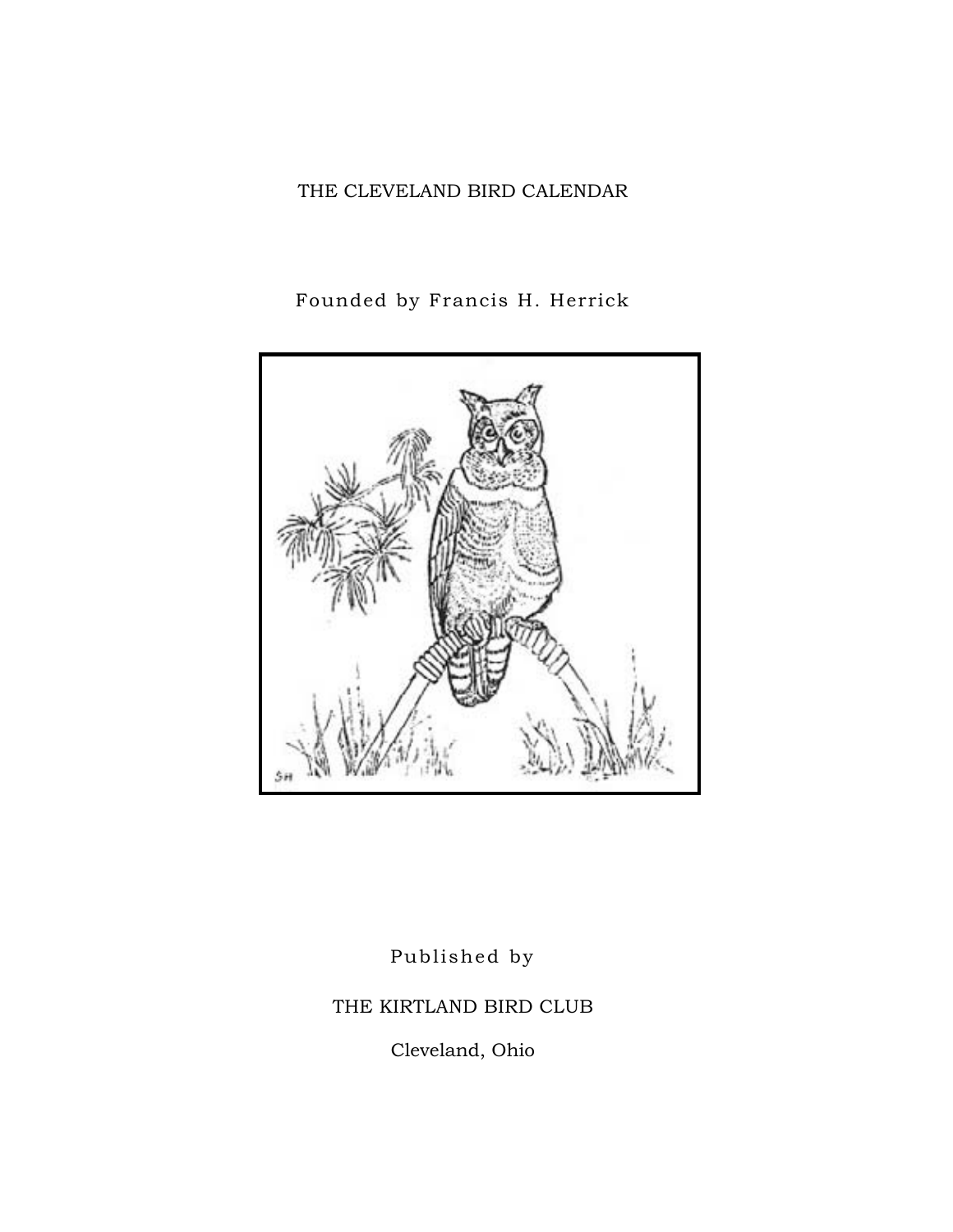#### THE CLEVELAND BIRD CALENDAR

#### Fall Number

#### Issued February, 1955

by The Kirtland Bird Club

Editorial Board James F. Akers, Lucille Mannix, Donald L. Newman Cover by Stephen T. Harty

Fred J. Ackermann James F. Akers Thomas Armour Mrs. Robert V. D. Booth Vera Carrothers Owen Davies Adela Gaede Carl F. Hamann Stephen T. Harty

R. W. Hill Perry F. Johnson R. J. Kula Hilda Lebold Donald L. Newman Margaret E. Perner Margaret H. Sherwin Merit B. Skaggs Mrs. Ben Smith

SUMMARY OF WEATHER CONDITIONS From U. S. Weather Bureau Reports (Cleveland Hopkins Airport)

- September Warm spells during the opening and closing weeks developed a temperature average which was above normal for the month. The maximum temperature of 99 degrees on the 5th set a new record for that date and equalled the highest temperature for the year so far. Rainfall and sunshine amounts were below normal.
- October This month saw several new records established for amounts of precipitation. It was the wettest October on record and the second wettest for any month since records began in 1871. A new maximum 24-hour precipitation amount for October was set during a steady rain which began on the 14th and continued through the 15th as Hurricane "Hazel" passed east of this area. Maximum monthly and 24 hour snowfall amounts were exceeded in a local heavy snow at the end of the month. The 6.1 inches of snow on the 30th and 31st was the greatest amount of snowfall ever recorded so early in the season.
- November Temperature averaged near normal this month. The maximum, 72 degrees on the 17th, tied the record for that date and the 71 degrees was the highest ever recorded on the 18th. The lowest temperature, 25 degrees on the first, set a new low for that date. The first killing freeze of the autumn came on the first. Except for a dry period between the 6th and 20th precipitation occurred every day. Measurable snowfall occurred only on the 27th and melted quickly.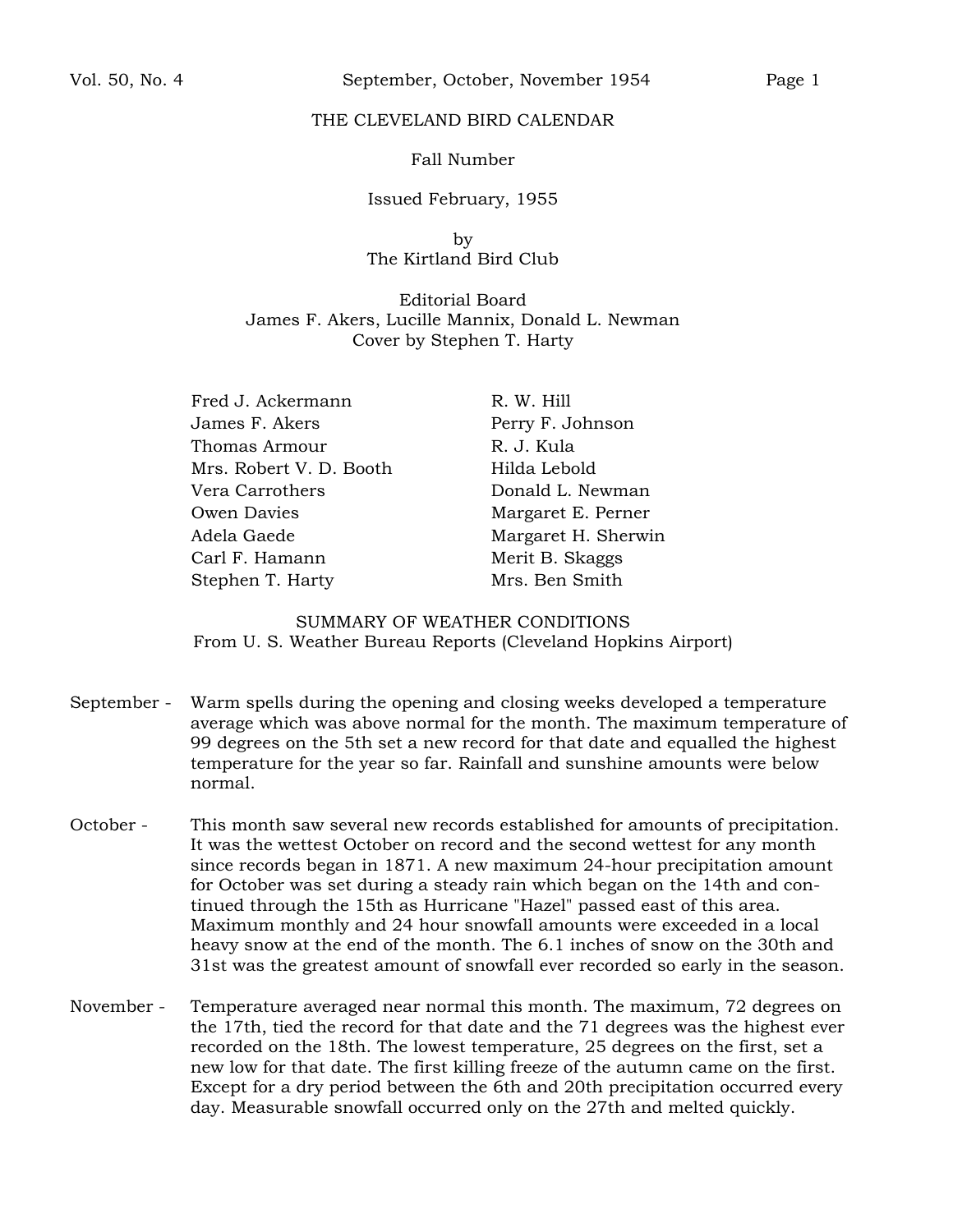#### SPECIES OCCURRENCE

From all indications this fall's migration was a normal one or even subnormal in regard to waterfowl and warblers. A possible exception to the former might be the local press accounts of a large flight of geese that passed mostly over the eastern part of the city and extending easterly to Painesville. The influx of finches from the north is the bright spot of the period and holds much promise for more exciting records for the winter and spring months.

#### NEW EARLY AND LATE DATES

Northern Shrike - October 7 (1) Strongsville (Smith) Redpoll - November 11 (16) Shaker Lakes (Hamann) Black-throated Blue Warbler - October 29 (1) Strongsville (Akers) Yellow-crowned Night Heron - October 21 (1) Rocky River (Ackerman)

### OTHER RECORDS OF INTEREST

American Egret - September 5 (2) Mogadore (Harty) Yellow-crowned Night Heron - September 9 (3) September 15, 25 (2) October 13, 21

(1) Rocky River Reservation (Ackerman) : September 9 (1)

October 3 (1) Rocky River Reservation (Davies)

Greater Scaup - November 12 (10) Lakefront Airport (Akers)

Rough-legged Hawk - October 17 (1) Punderson (Booth)

Bald Eagle - October 5 (2) Mogadore (Harty)

Osprey - September 4 (1) Marsh on Route 87 near 44 (Carrothers, Gaede) October 5 (1) Mogadore (Harty)

Black-bellied Plover - November 18 (1) Cleveland Harbor breakwall (Akers)

Purple Sandpiper - November 12 (1) Fairport (Harty)

Ring-billed Gull - November 13 (5000) Gordon Park (Carrothers, Literaty, Gaede)

Barn Owl - November 21 (1) Cleveland Stadium (Akers)

Chimney Swift - September 18 (500) Berea (Akers)

Short-billed Marsh Wren - September 25 (1)Mentor (Booth)

Orange-crowned Warbler - October 2, 3 (1) Willoughby (Skaggs - banded) October 13 (2) Rocky River Reservation (Ackerman)

Black-throated Green Warbler - September 29 (1) spring plumage-Coventry Road Sanctuary (Hill)

Pine Warbler - October 8 (1) Rocky River Reservation (Ackermann)

Connecticut Warbler - September 10 (1) Lorain (Lebold) September 26 (1) Aurora Lake (Hamann)

Redwing and Cowbird - Flock - October 10 (6000) Akron (Harty)

Evening Grosbeak - November 22 (11), 25 (10) North Chagrin (Carrothers, Perner)

November 26 (15) North Chagrin (Carrothers, Perner, Gaede) Pine

Grosbeak - November 11 (1) Willoughby (Sherwin)

Redpoll - November 12 (16) Shaker Lakes (Hamann)

Pine Siskin - November 28 (8) Shaker Lakes (Newman)

White-winged Crossbill - November 25 (2) Rocky River (Kula)

Sharp-tailed Sparrow - October 15-23 (1) Lansinger's feeding station (Carrothers, Davies, Gaede, Grey, Hill)

Slate-colored Junco - October 17 (200) Lakeview Cemetery (Harty)

Chipping Sparrow - October 17 (100) Lakeview Cemetery (Harty)

White-throated Sparrow - October 17 (100) Lakeview Cemetery (Harty)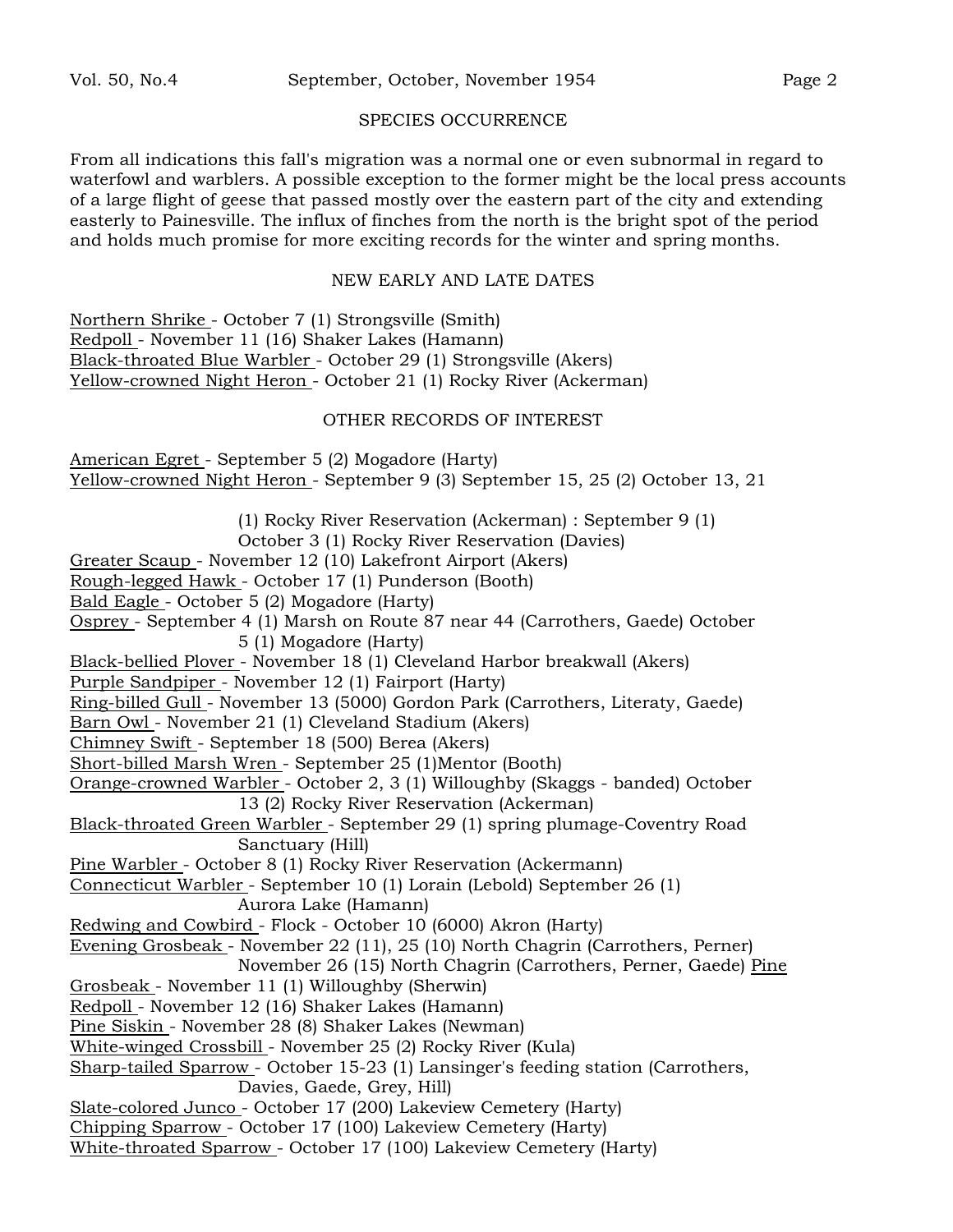#### RECORDS OUTSIDE OUR REGION

Least Bittern - September 12 (1) Old Woman's Creek (Davies) Yellow-crowned Night Heron - September 12 (5) Old Woman's Creek (Davies) Barn Swallow - October 17 (2) Castalia (Davies) Bobolink - October 17 (15) Resthaven (Davies) Oregon Junco - October 17 (1) East Harbor (Davies)

### FIELD OBSERVATIONS

Birds in Passage Through Downtown Cleveland. On many days throughout the month of October flights of Brown Creepers, Kinglets, and Chickadees filtered through downtown Cleveland, where their wiry, lisping notes could sometimes be heard above the roar of traffic.

On October 8, I gathered from the sidewalk in Eastman Park a male Golden-crowned Kinglet, alive and seemingly uninjured yet unable to fly. Depositing this tiny puff of feathers in a leafy bush, I waited a few moments until the Kinglet secured a tight grasp on a stout twig after which was compelled to hasten on to keep an appointment. Once during the latter part of the month I heard 2 Chickadees in the plane trees on the Mall, while on October 27, I found a dead Chickadee on Short Vincent, a street more commonly the habitat of railbirds and jailbirds rather than of the feathered variety. These scattered observations together with reports of other observers both here and in the East would seem to indicate a considerable autumnal movement of Chickadees.

On the Brewer's Blackbird. In the summer, 1954 issue of the Bird Calendar, Vol 50, No. 3 , James Akers reported seeing a Brewer's Blackbird at East Harbor on August 16, 1954. This report, which was from an area outside our Cleveland region, awakened a long dormant memory of a bird observation many years ago which I had with some uncertainty identified as that species. Searching through my journals I found an entry dated October 16, 1938 describing as follows this member of the Icteridae which had perplexed me: "Its plumage was a velvety black with the exception of the top of the head which was an iridescent green and the shoulder portion of the wings which were an iridescent green and purple. The bird was about 10 inches long and had a slightly rounded tail."

This Blackbird was perched in a clump of bushes in the chicken yard behind the caretaker's house in the Rockefeller Estate (now Forest Hill Park), Cleveland Heights. The day was warm and sunny, and the bird, which I watched for many minutes at close range, was resting and preening at mid-day. There were no other Blackbirds present.

While it would be foolish at this late date to offer this questionable identification of the Brewer's Blackbird as an addition to the record of the birds of Cleveland, we should be aware of the possibility of the occurrence of this prairie bird in our region so that perhaps a positive identification may be made should one be seen again.

Donald L. Newman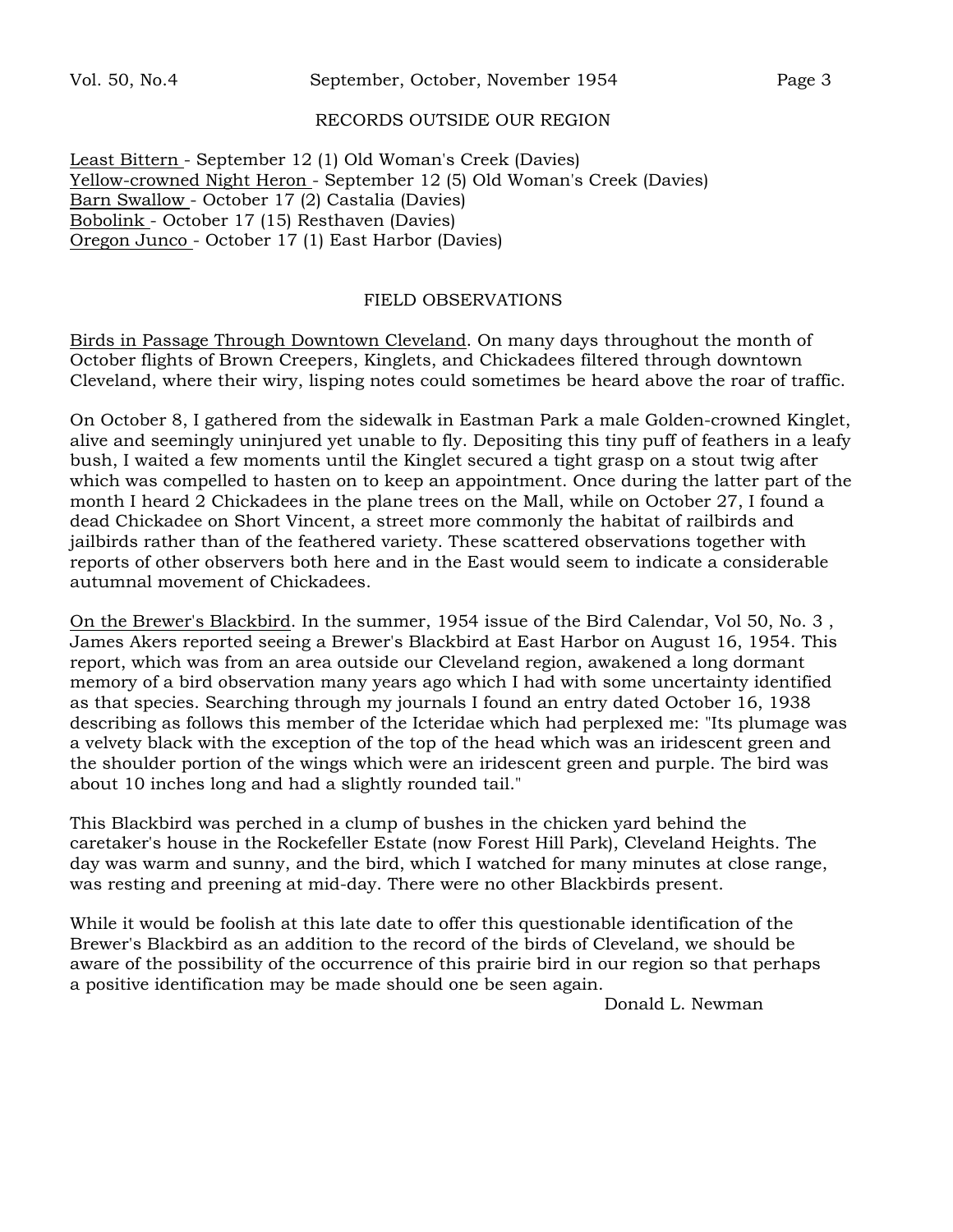#### BIRD BANDING

The following data from general observation and from my banding activity may be of interest. Last Catbird on October 3. Late House Wren on October 14. Orioles and Catbirds seemed much less numerous around Willoughby than in the last two years. Only 5 Lincoln Sparrows were banded by me, 1 September 27, 3 on October 3, and 1 on October 2. I banded a fine plumaged male Hooded Warbler on September 18, my first of this species banded. On October 2 and 3, I banded two Orange-crowned Warblers. The last Field Sparrow banded was on October 16. The flight of both White-throated and White-crowned Sparrows was poor compared to numbers for the two previous years. On September 25, I had an unusual opportunity to compare the Olive-backed and Gray-cheeked Thrushes as I had one of each in a banding-trap at the same time.

M. B. Skaggs

#### FEEDING STATION RECORDS

Mr. and Mrs. Lansinger of East Cleveland have been feeding birds for some fifteen years in the rear of their home on Oak Hill Road. Through the years this generous feeding on the ground (about 6000 pounds of seed a year) has made their yard a sanctuary. During this fall period, in addition to the birds commonly seen, a flock of Mourning Doves, a male Pileated Woodpecker, and a Sharp-tailed Sparrow were observed. This rare sparrow was the 98th species of bird to be recorded by the Lansinger's in their yard. Certainly this sparrow is the most noteworthy record for the fall period, and all the more astounding since it occurred in such an alien habitat, substituting, as it were, wooded hills in a residential neighborhood for the usual marshy pond or sand dune. Hill, Gaede, Carrothers, Davies and Gray must consider themselves fortunate, indeed, that this rare bird arrived each day from 4:00 to 5:30 p.m. and some days from 1:30 to 2:00 p.m. to reward them for their vigilance.

Editor

The dates and numbers of these birds were reported by Mrs. Lansinger to Vera Carrothers. Mourning Doves, November 1 (34), 2 (38), 3 (37), 4 (34), 18 (2); Pileated Woodpecker, October 28, (1); Sharp-tailed Sparrow, October 15 to 23, (1).

#### BIRDS OF THE SANDUSKY REGION

Our October 17th trip to Sandusky and Marblehead peninsula was more amazing than a Century Dash run in May. The wind was blowing strongly off Lake Erie except on the sheltered side of the sandspit beach at East Harbor. The thermometer was in the low forties most of the day, yet the birding party, (Davies, Davies, Gray and Ackermann) observed 82 species, including 8 species of warblers. Between Huron and Castalia, 2 Barn Swallows were sweeping low over a weed-filled field. (Compare with latest Cleveland region record, Oct. 4, 1941.) There were many small birds at Resthaven, where some 2 dozen White-crowned Sparrows were feeding along the roadside, while along the back road to Sandusky Bay there were a flock of 15 Bobolinks. This record of the Bobolink is 8 days later than the latest record for the Cleveland region, Oct. 9, 1948. The Oregon Junco was seen feeding along the causeway at East Harbor and was watched by the group through 7 x 35 binoculars and a 20 X spotting scope. The black hood and pink sides and pinkish back were evident. The bird was first noticed in flight and identified at that time.

M. Owen Davies